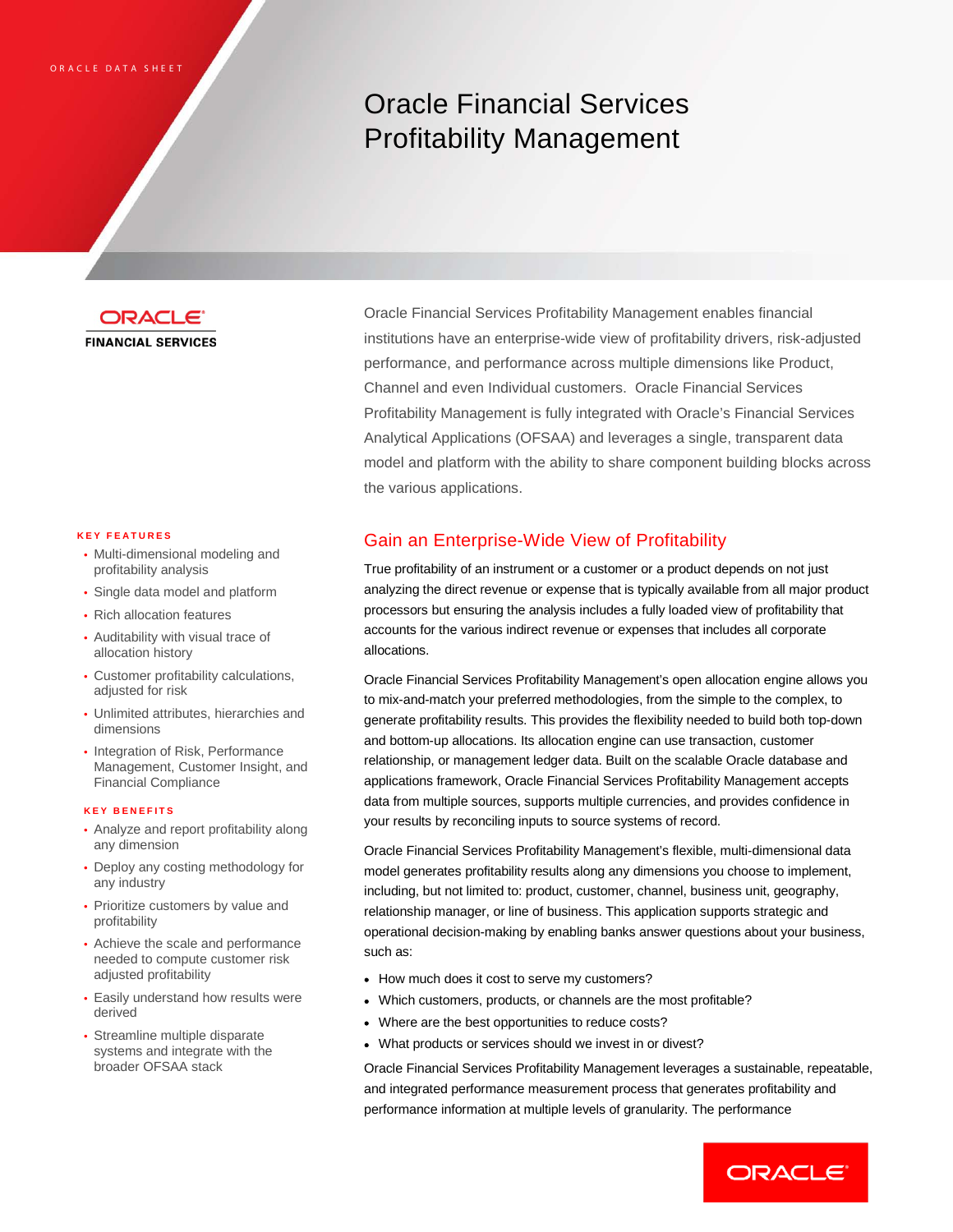#### **RELATED PRODUCTS**

The following products are also available from Oracle Financial Services Analytical Applications:

- Oracle Financial Services Funds Transfer Pricing
- Oracle Financial Services Asset Liability Management
- Oracle Financial Services Pricing Manager
- Oracle Financial Services Balance Sheet Planning
- Oracle Financial Services Institutional Performance Analytics
- Oracle Financial Services Retail Performance Analytics
- Oracle Financial Services Enterprise Financial Performance Analytics
- Oracle Financial Services Analytical Applications Infrastructure

measurement process also drives risk-adjusted performance throughout the enterprise for an integrated view. With this application, financial institutions have the ability to utilize multiple levels of business fact data, such as transaction data, customer account "pointin-time" instrument data, ledger level data, and statistical data.

| Allocation Specification (Edit) > Source |                                                                           |                  |                           |                       |               |             |
|------------------------------------------|---------------------------------------------------------------------------|------------------|---------------------------|-----------------------|---------------|-------------|
| <b>R</b> Process Tabs                    |                                                                           |                  |                           |                       |               |             |
| Initial Definition                       | E<br>Source                                                               | s.<br>Operator   | $\triangledown$<br>Driver | $\Sigma\%$<br>Outputs | 國<br>Review   |             |
| * Allocation Rule Definition             |                                                                           |                  | * Allocation Source       |                       |               |             |
| Rule Name *                              | EXP on MORTGAGES                                                          |                  | Dimension                 | Value                 |               | Description |
| Rule Description                         |                                                                           |                  | Organizational Unit       | ALL                   | $-$           | <b>ALL</b>  |
| Folder                                   | <b>QTSEG</b>                                                              | ٠                | General Ledger Account    | ALL                   | $T$ and       | ALL         |
|                                          |                                                                           |                  | Common Chart of Accounts  | ALL                   | $\cdots$<br>۰ | ALL         |
| $x$ For                                  |                                                                           |                  | Product                   |                       |               | ALL         |
| Table Name                               | Mortgages                                                                 | ۰                | d                         | ALL                   | ۰<br>$\cdots$ |             |
|                                          |                                                                           |                  | Strategy Name             | ALL                   | $\cdots$<br>۷ | ALL.        |
| <sup>*</sup> Expression<br>Folder        | <b>QTSEG</b><br>۰                                                         |                  | Customer                  | ALL                   | $-1$          | ALL         |
|                                          |                                                                           |                  |                           |                       |               |             |
| <b>8. Allocation Source</b>              |                                                                           |                  |                           |                       |               |             |
| <b>Dimension</b>                         | Value                                                                     | Desq             |                           |                       |               |             |
| Organizational Unit                      | ALL                                                                       | ALL<br>$+$       |                           |                       |               |             |
| General Ledger Account                   | ALL                                                                       | $\bullet$<br>ALL |                           |                       |               |             |
| Common Chart of Accounts                 | ALL                                                                       | ALL<br>$-$       |                           |                       |               |             |
| Product                                  | ALL                                                                       | ALL<br>$-1$      |                           |                       |               |             |
| Strategy Name                            | ALL                                                                       | $-1$<br>ALL      |                           |                       |               |             |
| Customer                                 | ALL                                                                       | ALL<br>$-1$      |                           |                       |               |             |
| * Other Filters                          |                                                                           |                  |                           |                       |               |             |
| Fiter Type:                              | 4 No Filter (C) Data Element Filter (C) Group Filter (C) Attribute Filter |                  |                           |                       |               |             |

Figure 1. Allocation Specification Edit Screen

## Build Sophisticated Profitability Models

Oracle Financial Services Profitability Management's multi-dimensional approach takes advantage of the richness of your detailed data. By breaking down informational silos, you can leverage a combination of aggregate balance data, detailed customer-level instrument data, and transaction level detailed data to build profitability models. Oracle Financial Services Profitability Management uses attributes, hierarchies, dimensions, and filters to precisely define business rules. Armed with this information, you are able to make solid, supportable decisions about your customers, your products, as well as your business policies and processes.

Delivering accurate profit and performance measures for an entire business is an enormous task. The differences that exist in business lines, regional locations, types of customers, and delivery channels only add to the complexity of your business. Oracle Financial Services Profitability Management is both a flexible and powerful tool. You tailor the application to your specific needs, enabling you to determine the level of complexity that best fits your business. With Oracle Financial Services Profitability Management you can manipulate general ledger data, customer account data, and customer transactional data to perform the numerous types of financial and statistical allocations.

# Leverage the Oracle Financial Services Analytical Applications **Infrastructure**

As part of the Oracle Financial Services Analytical Applications suite of products, Oracle Financial Services Profitability Management is able to bring together information from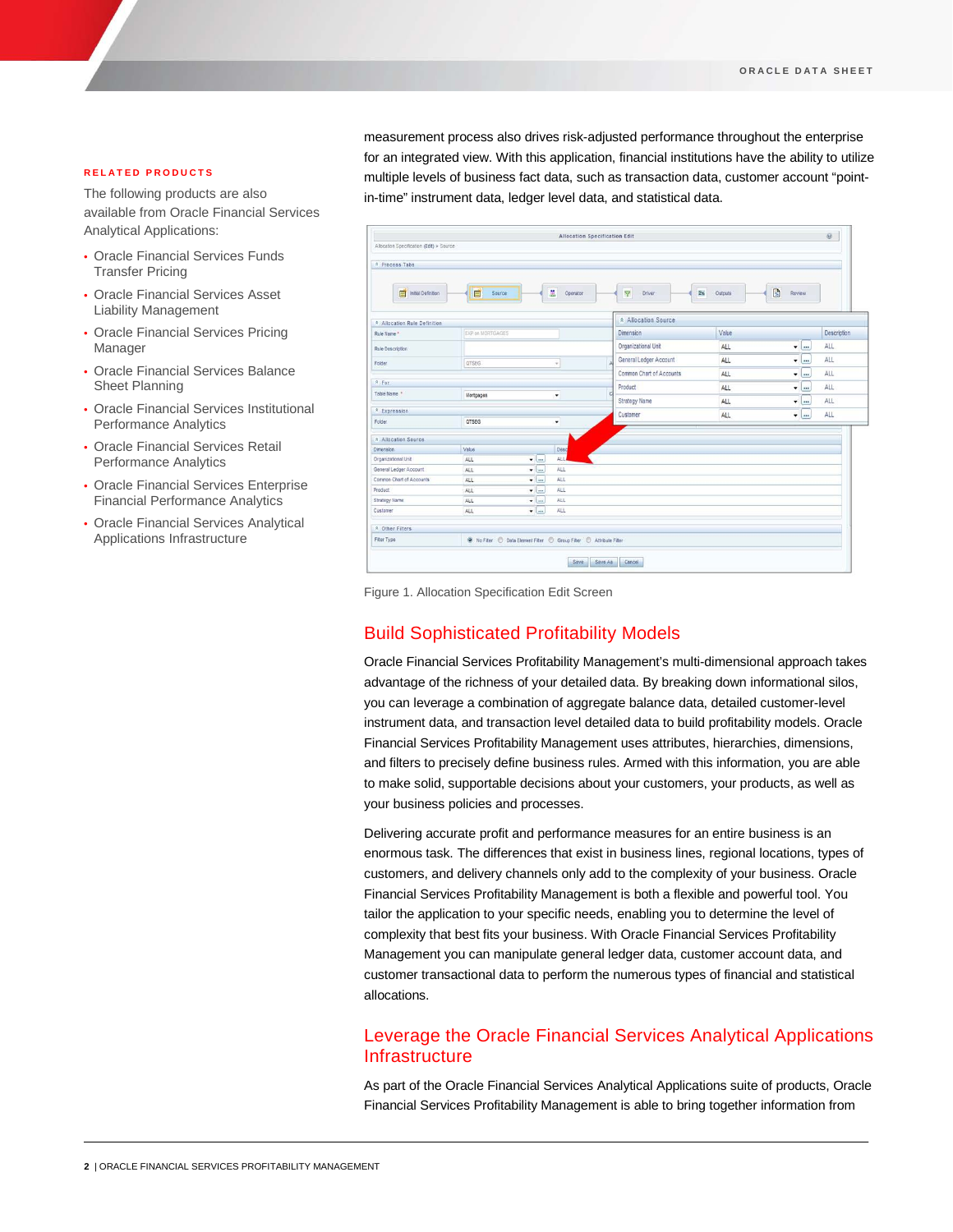other Oracle Financial Services Analytical Applications, such as Oracle Financial Services Asset Liability Management and Funds Transfer Pricing, to generate accurate, risk-adjusted profitability. By leveraging a single, transparent data model and platform, users have the ability to share component building blocks across different applications.

The underlying set of tools in the Oracle Financial Services Analytical Applications Infrastructure assists with processing, categorizing, selection, and manipulation of data. This helps control data quality as well as manages the metadata, computations and rules underlying Oracle's Financial Services Analytical Applications. In addition, the infrastructure functionality can be used for loading and cleansing raw data, scheduling batch processes, and sharing implementation building blocks such as dimension members, hierarchies, hierarchy filters, data filters, and expressions.

Oracle's Financial Services Analytical Applications are integrated solutions based on industry best practice components. Solutions can be deployed with confidence because all of the pieces fit together: data, analytics, business rules, hierarchies, and reporting. Although the suite was designed to be delivered on an integrated basis, each of these product components can:

- Stand on its own as a best-of-breed solution
- Undergo implementation on either a simple or sophisticated basis, and support ongoing evolution of analytical methodologies
- Undergo implementation in any order

All of this analytical power and flexibility is of no use if the results cannot be widely disseminated across the enterprise to enable managers to act. Oracle Financial Services Profitability Management along with Oracle Financial Services Enterprise Financial Performance Analytics and Oracle Financial Services Institutional/Retail Performance Analytics deliver world-class, enterprise-wide analytics. Results can be generated at the management ledger level, at the customer account level, or most commonly, at both levels simultaneously leveraging these performance analytic products. The various Performance Analytics products within OFSAA draw upon results generated by Oracle Financial Services Profitability Management to deliver a fully loaded view of Profitability along with multi-dimensional Risk Adjusted Performance Management (RAPM) reporting so you can answer questions such as:

- Which lines of business, relationship managers, or products are truly generating value for my company?
- How does the risk-adjusted profitability of my new business compare with the total portfolio for each product or line of business?
- How will my risk-adjusted results change over time as loan products re-price or mature?

### About Oracle Financial Services Analytical Applications

Oracle Financial Services Analytical Applications bring financial institutions best-ofbreed capabilities to proactively manage Financial Crime, Compliance, Risk, Treasury, Finance and the Front Office. The applications are built upon a commonly available analytical infrastructure consisting of a unified financial services data model, analytical computations, a Metadata driven "R" modeling platform, and the industry-leading Oracle Business Intelligence platform.

A single, unified data model and infrastructure provides one version of the analytical